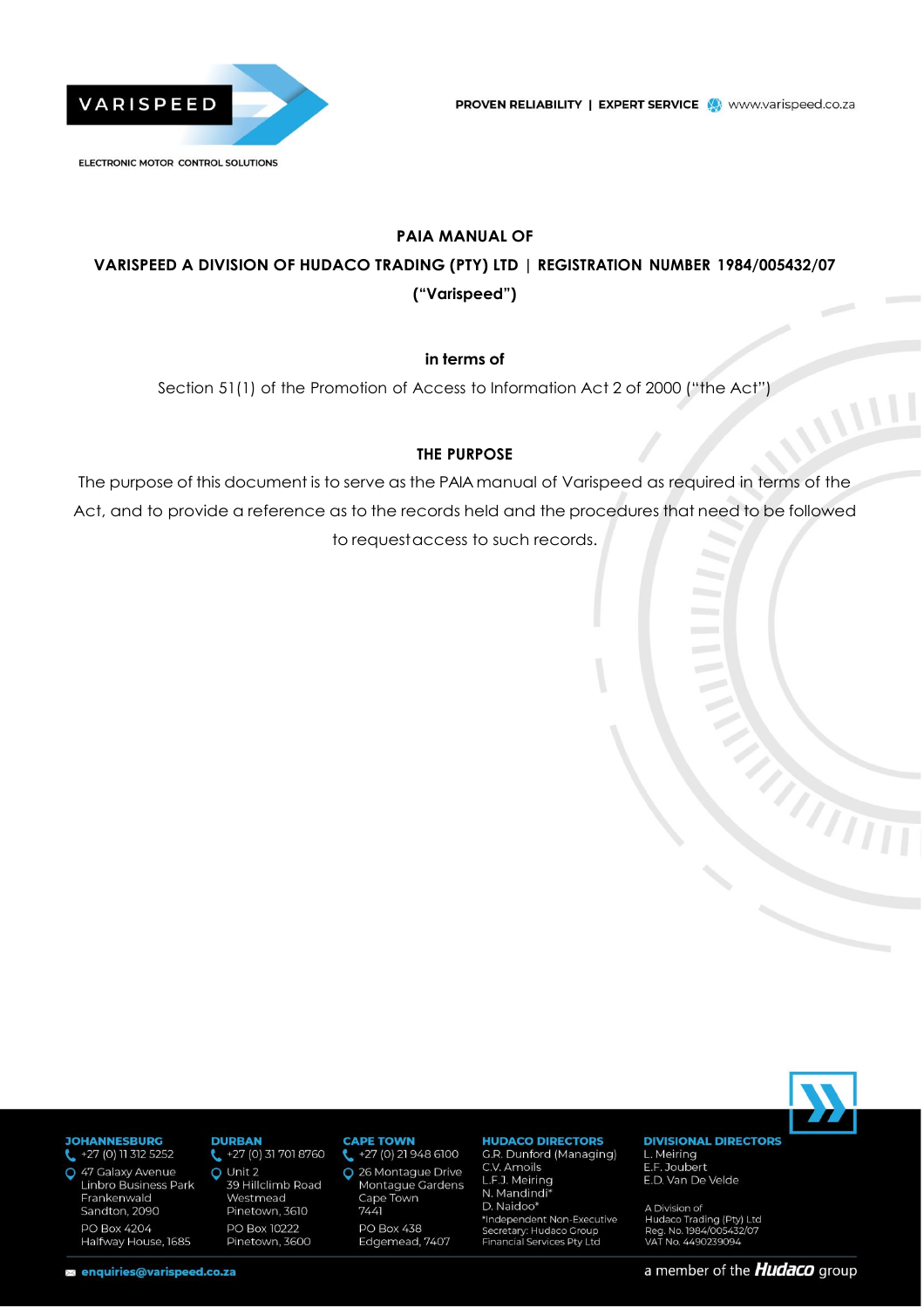

### **INTRODUCTION**

Varispeed is a South African company, a division of Hudaco Trading (Pty) Ltd. We specialize in industrial and commercial motor control and automation solutions for the water, oil & gas, industrial, mining, marine, HVAC and agricultural sectors, amongst others.

#### **SECTION I:**

### **CONTACT PERSON AND ADDRESS DETAILS** (as required by Section 51(1)(a))

The Managing Director ("M.D.") of Varispeed, Mr. Emile Joubert, has duly authorized the contact person below to ensure that the Act is complied with:

**Contact Person:** Erika van de Velde

**Head Office Physical Address:** 47 Galaxy Avenue, Linbro Business Park, Frankenwald, Sandton, 2090

**Head Office Postal Address:** PO Box 4204, Halfway House, 1685

**Head Office Telephone:** 27(0) 11 312 5252

**Head Office Email Address:** [enquiries@varispeed.co.za](mailto:enquiries@varispeed.co.za)

**Website:** [http://www.varispeed.co.za](http://www.varispeed.co.za/)



MANIT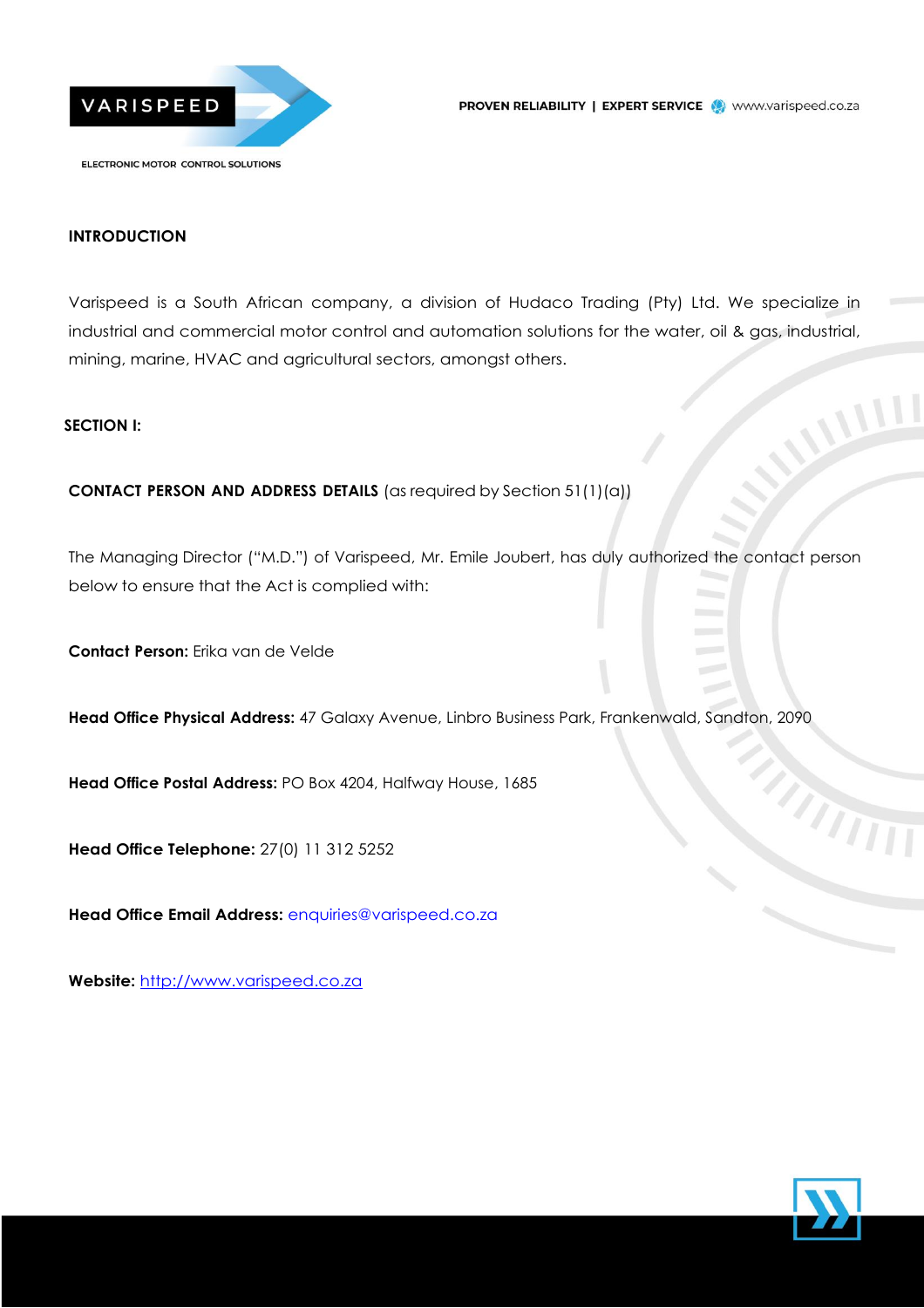



#### **SECTION II:**

### **GUIDE ON HOW TO USE THE ACT** (as required by Section 51(1)(b), as read with Section10)

The South African Human Rights Commission has compiled a guide, in terms of Section 10 of the Act, containing such information as may be reasonably required by a person who wishes to exercise any right addressed in the Act. This guide was published in the first half of 2005 and access to it, and to any amended versions thereof, can be found on the website of the South African Human Rights Commission at [www.sahrc.org.za,](http://www.sahrc.org.za,/) or a hard copy can be obtainedfrom them directly.

**The Human Rights Commission's contacts details** are as follows:

**Physical Address:** Braampark Forum 3, 33 Hoofd Street, Braamfontein, Johannesburg

**Postal Address:** Private Bag X2700, Houghton, 2041

**Telephone:** +27(0) 11 877 3600

**Telefax:** +27(0) 11 403 0668

**Email Address:** [PAIA@sahrc.org.za](mailto:PAIA@sahrc.org.za)

**Website:** [www.sahrc.org.za](http://www.sahrc.org.za/)

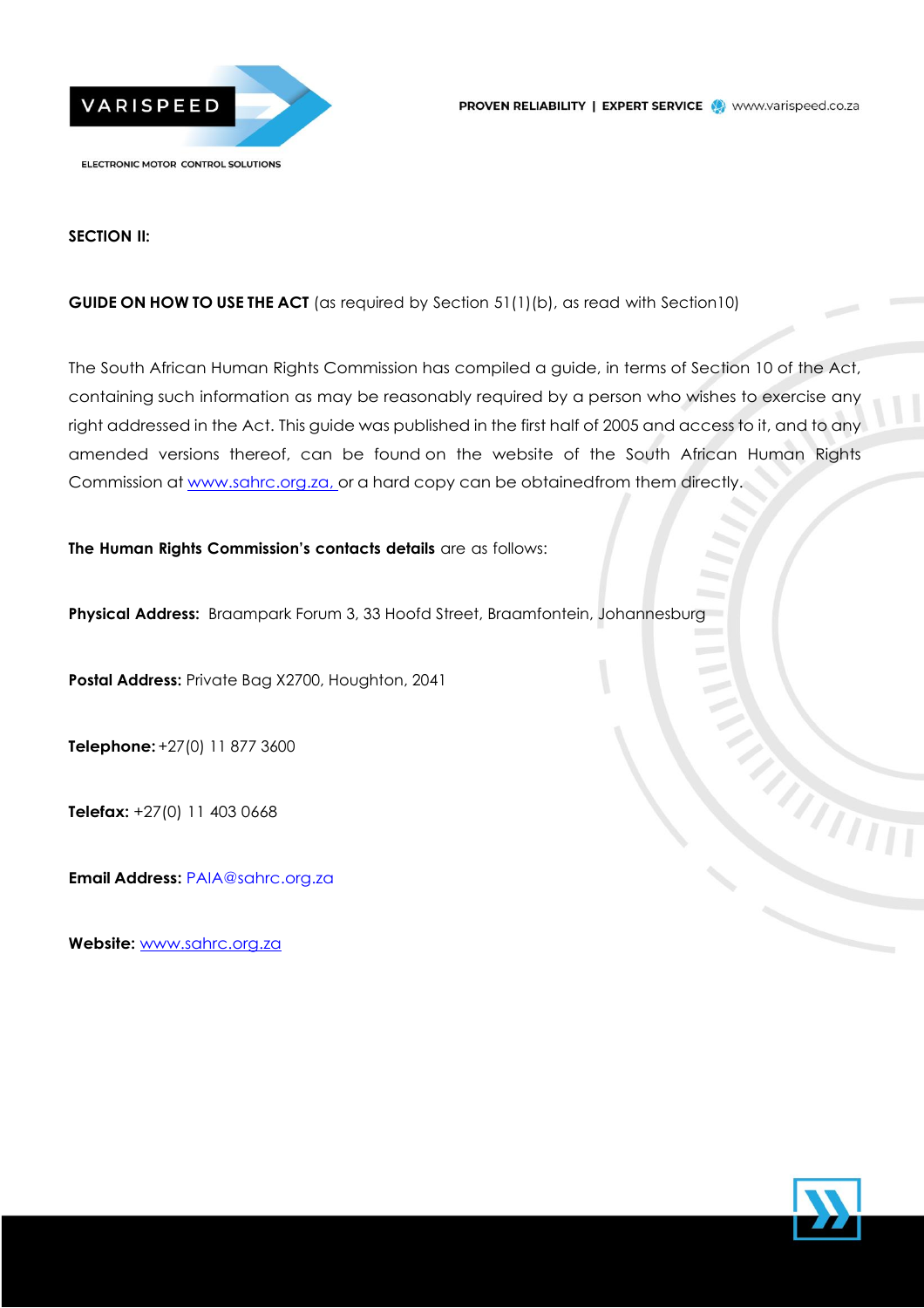

### **SECTION III:**

### **CATEGORIES OF RECORDS AVAILABLE** (as required by Section 51(1)(c))

The following categories of records are automatically available without a person having to request access in terms of this Act:

#### **1. Statutory records**

- a. Memorandum of association
- b. Articles of association
- c. Certificate of incorporation
- d. Certificate to commence business
- e. Register of Directors
- f. Declarations of Directors' Interest
- g. Form CM5 reservation of name
- h. Form CM7 shortened form of name
- i. Form CM8 defensive names
- j. Form CM9 change of name
- k. Form CM11 increase in authorized capital
- l. Form CM15 allotment of shares
- m. Form CM14A repurchase of shares
- n. Form CM18 registration of Court Orders
- o. Form CM19 redemption of preference shares
- p. Form CM21 where records are kept if not at registered office
- q. Form CM22 registered office
- r. Form CM25 waive period of notice of meeting
- s. Form CM26 special resolutions
- t. Form CM27 consent to act as a director
- u. Form CM29 directors and officers
- v. Form CM31 appointment/resignation of auditors
- w. Form CM32 change of year end
- x. Form CM45 conversion of one type of company to the other
- y. Form CM52 exemption to lodge annual financial statements

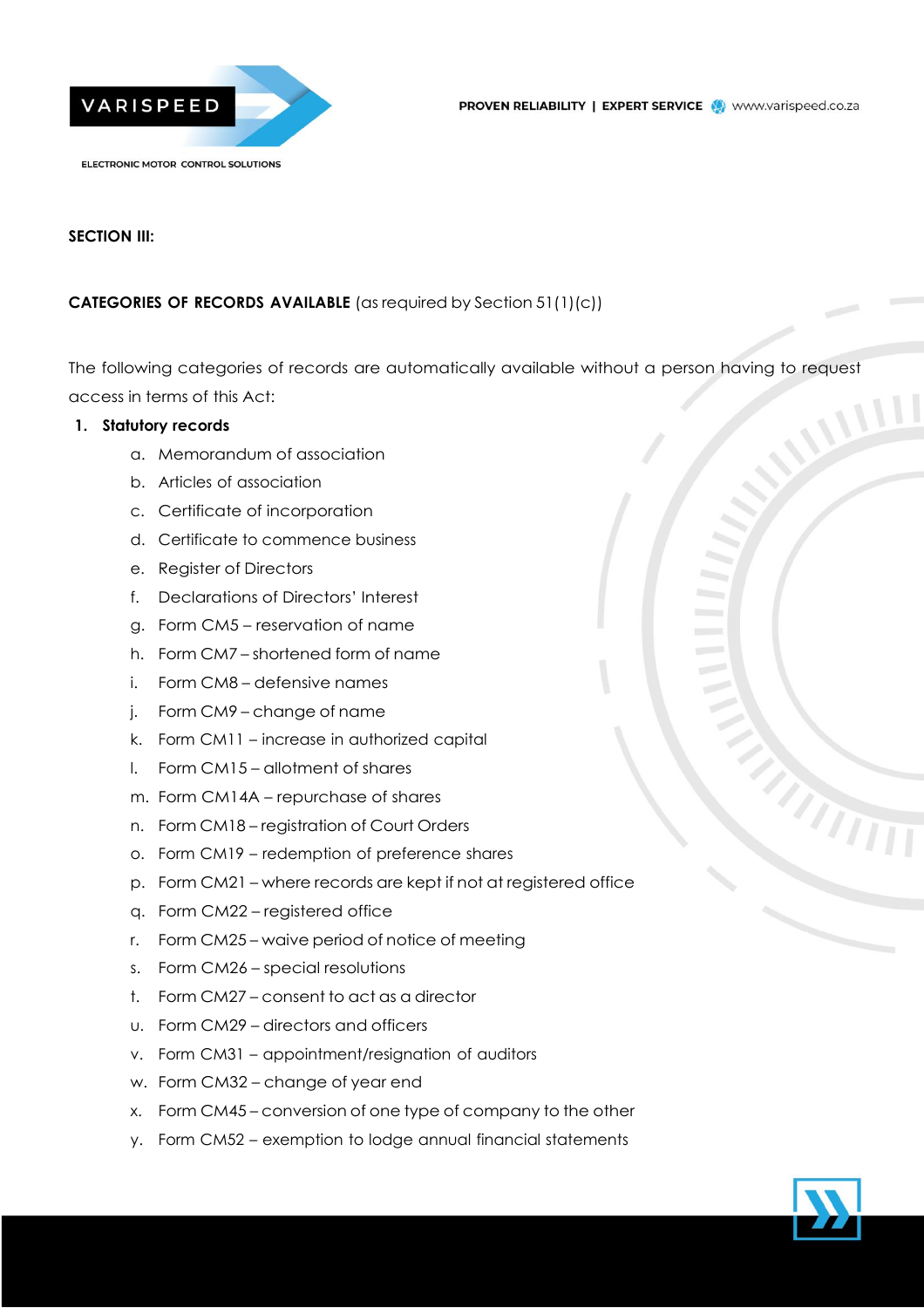

### **2. Listed company records available for inspection**

- a. Share register
	- i. Monthly download from STRATE.
- b. Dividend register
	- i. Annual register as supplied by the transfer secretaries
- c. Financial statements
	- i. Annual report
	- ii. Interim report
	- iii. Preliminary results
	- iv. Trading updates published (profit forecasts)
- d. JSE news (SENS)
	- i. Appointments/resignation of directors
	- ii. Share dealings of directors
- e. Dividend declarations
- f. Announcements
	- i. Rights offers
	- ii. Mergers and acquisitions
	- iii. Share placings
	- iv. Claw-back offers
	- v. Scheme of arrangements
	- vi. Prelisting statements
- g. Corporate transactions
	- i. Circulars to shareholders
	- ii. Notices of general meetings
- h. Shareholders' meeting minutes
	- i. General meetings of the company
	- ii. Annual general meeting of the company

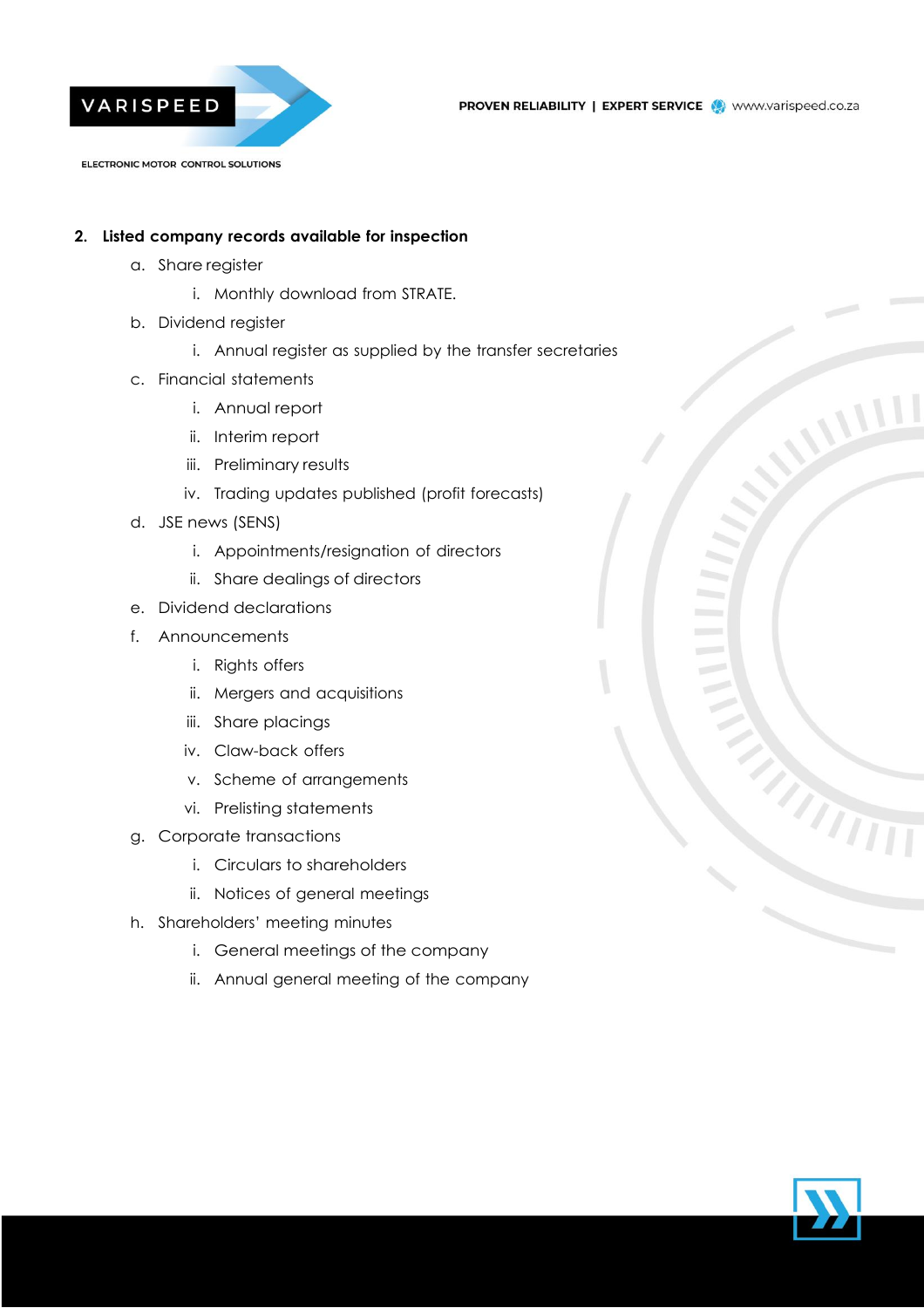

#### **3. Corporate communications**

- a. Press releases
- b. Analyst presentations
- c. Corporate mission statement

#### **4. Human Resources**

- a. Employment Equity returns to the Dept of Labour
- b. Work skills development plans submitted to relevant Sector Educationand Training Authority (SETA)
- c. Standard Terms and Conditions of Employment applicable to all Staff

#### **5. Intellectual property**

a. List of the Group's trademarks and registration numbers

#### **6. Immovable property**

a. Title deeds

#### **7. Company investments**

a. List of subsidiary companies, associates and joint ventures

#### **8. Employee benefits**

- a. Hudaco Industries Group Pension Fund
- b. Hudaco Industries Group Retirement Fund
- c. Hudaco Industries Group Provident Fund
- d. Old Mutual Superfund
- e. Discovery Medical Aid Scheme
- f. Cinagi Gap Cover

As the above are separate entities, information pertaining to these entities must be requested direct from those funds themselves.

The administrators of the retirement funds are Old Mutual.

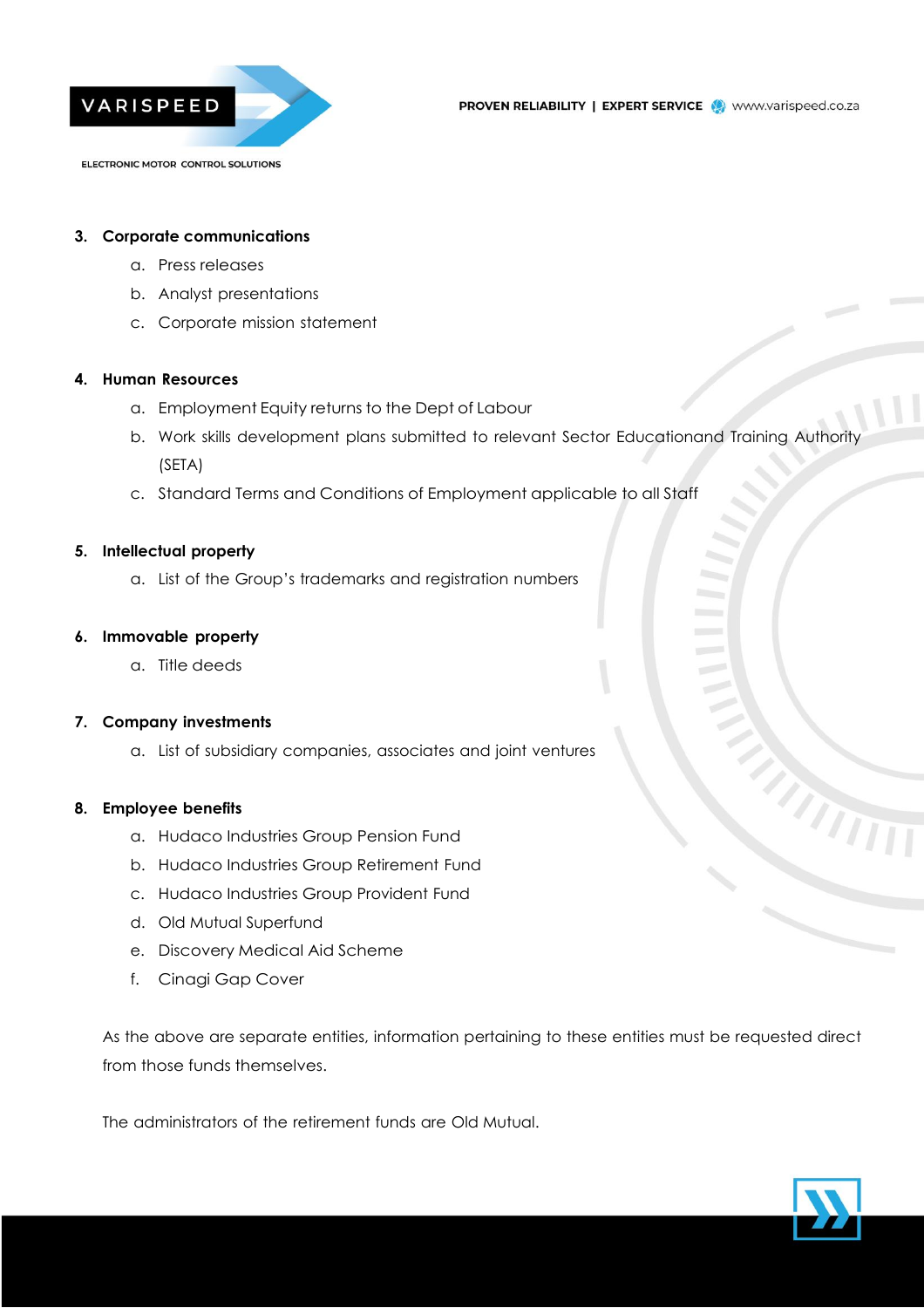

#### **9. Auditors**

The company's auditors for the year ended 30 November 2021 are BDO South Africa Incorporated, Wanderers Office Park, 52 Corlett Drive, Ilovo. With effect from the year ending 30 November 2022, the auditors shall be Deloitte & Touche, 5 Magwa Crescent, Waterval City, Midrand.

### **10. Share appreciation right scheme and share matching**

**11. Copies of the relevant trust deeds**

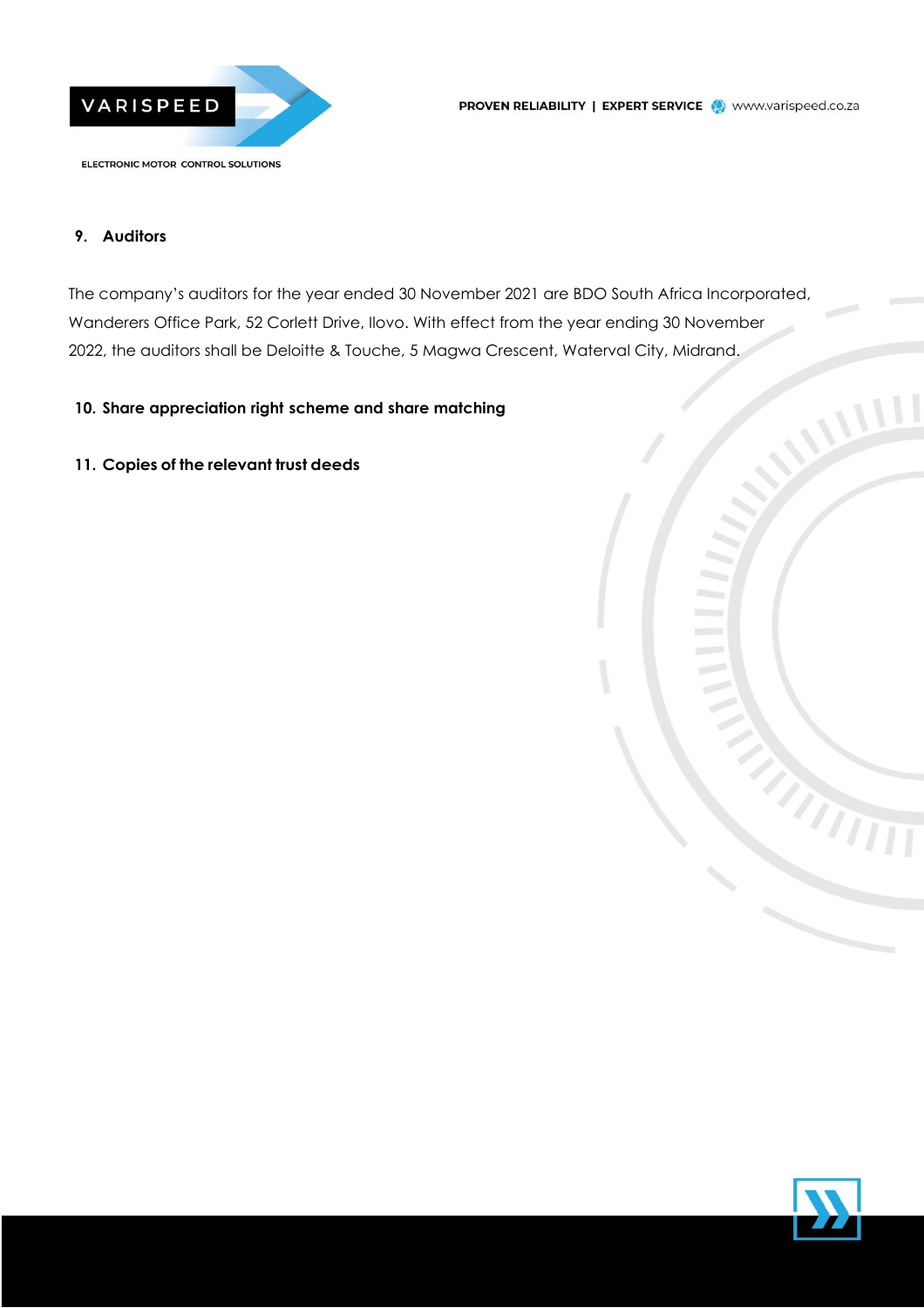

### **SECTION IV:**

### **RECORDS AVAILABLE IN ACCORDANCE WITH LEGISLATION** (as required by Section 51(1)(d)

Records are available, where applicable, in accordance with the following current South African legislation (only to the extent that the relevant Act makes disclosure of records compulsory):

- The Occupational Health and Safety Act No. 29 of 1996
- The Hazardous Substances Act No. 15 of 1973
- The Health Act No. 63 of 1977
- The Atmospheric Pollution Prevention Act No. 45 of 1965
- The Compensation for Occupation Injuries and Diseases Act No. 130 of 1993
- The Stock Exchanges Control Act No. 1 of 1985
- The Value Added Tax Act No. 89 of 1991
- The Income Tax Act No. 58 of 1962
- The Companies Act No. 61 of 1973
- Basic Conditions of Employment Act No. 75 of 1997
- Employment Equity Act No. 55 of 1998
- The Labour Relations Act No. 66 of 1985
- Skills Development Act No. 97 of 1998
- The Medical Schemes Act No. 131 of 1998
- The Pension Funds Act No. 24 of 1956

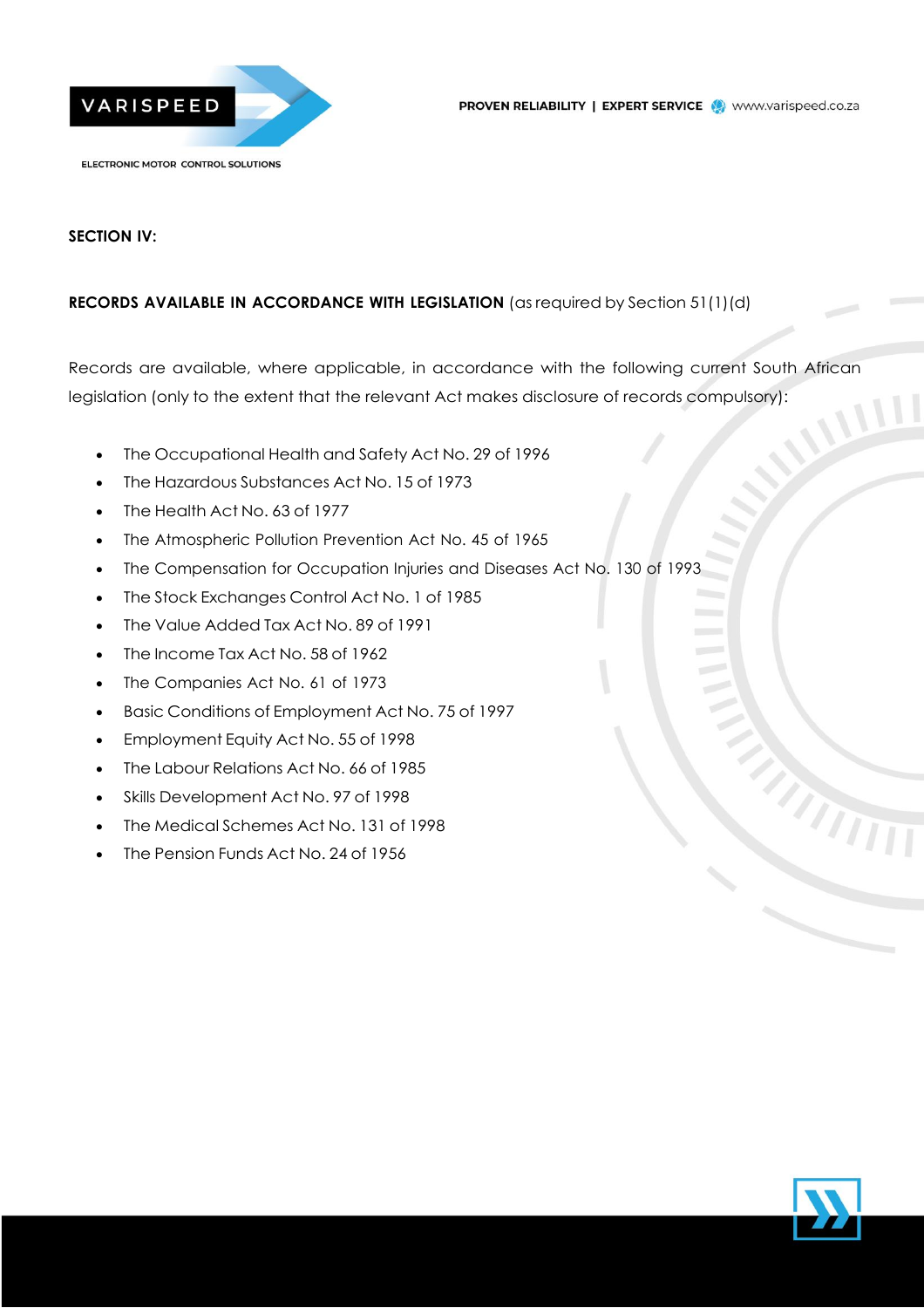

### **SECTION V:**

### **DETAIL TO FACILITATE A REQUEST FOR ACCESS TO RECORDS** (as required by Section 51(1)(e))

Any request for access to records should be submitted on the prescribed form C (a copy of which is attached) whichshould be sent to the Contact Person whose name and address details appear in Section I hereof.

Varispeed has in its possession the following categories of records on the subject matters referred to hereunder:

### **CATEGORIES AND RECORD SUBJECTS**

- Human Resources division
	- o Personnel information
	- o Training and development information
	- o General files containing information on employee benefits and employee recruitment and selection information MATTI
- Sales division
	- o List of products
	- o List of customers
	- o List of suppliers
- Information Technology division
	- o Usage statistics
	- o Equipment details
	- o Costing of hardware and software
- Accounts division
	- o Accounting Records
	- o Investment Records
	- o List of creditors and debtors
	- o Management Reports

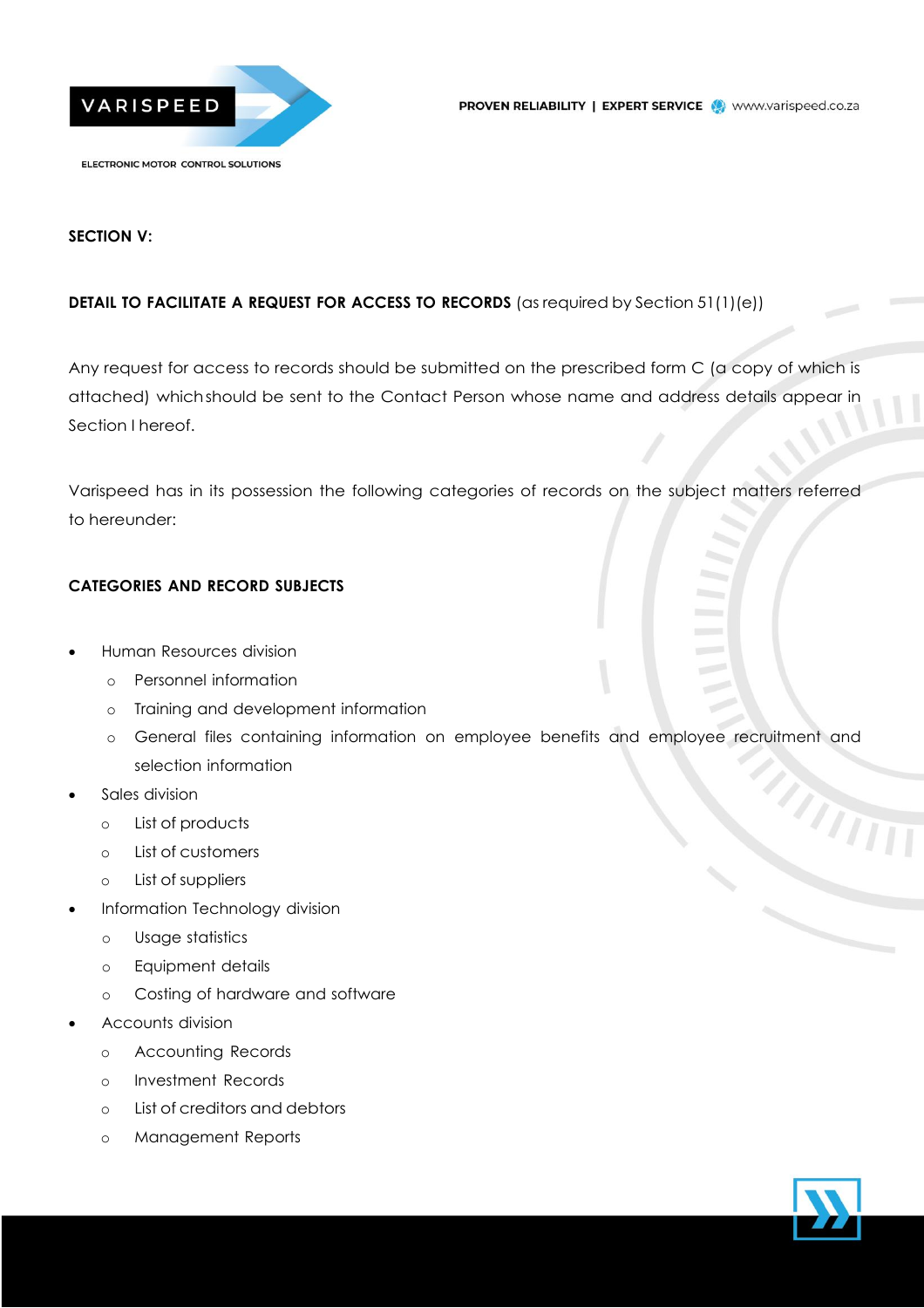

- o VAT Records
- o PAYE Records
- o Consolidation Records
- o Internal Reports and Communications
- o Register of fixed and leased assets
- o Stock Records
- Marketing division
	- o Company brochures and publications
	- o Documents relating to public relation events
	- o Company media releases
- Companies division
	- o Contracts and agreements
	- o Pension, Provident and Retirement Fund Rules
	- o Medical Aid Fund Rules
	- o Company Policies
	- o Insurance Records
	- o Gap Cover Rules



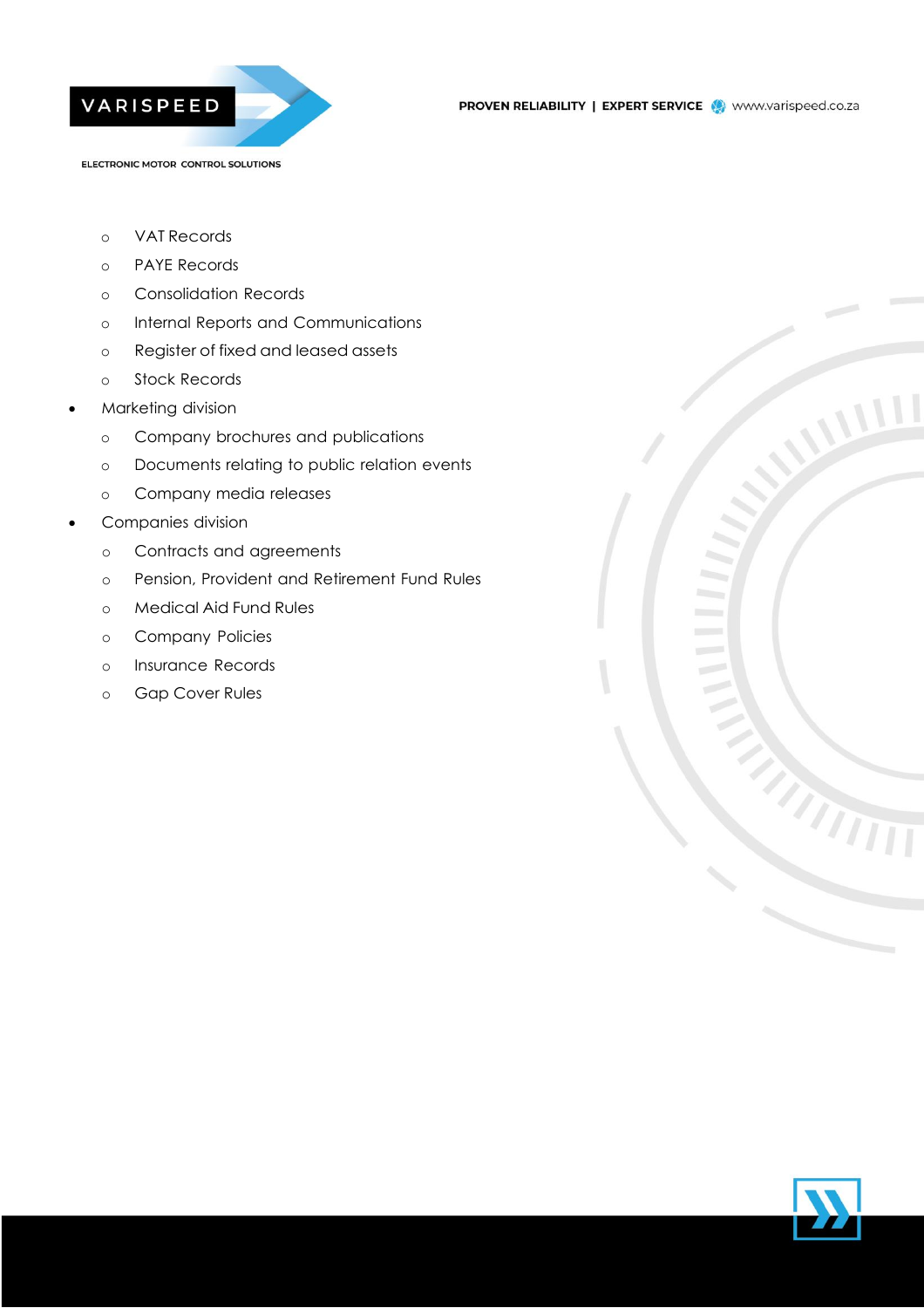



### **SECTION VI:**

### **ACCESS REQUEST PROCEDURE AND PRESCRIBED FEES**

A request for access to records must be made in the prescribed Form C (a copy of which is attached) which should be sent to the address, fax number or electronic mail address.

Please note that an initial, non-refundable request fee of R57,00 (inclusive of VAT) is payable on submission. This fee is not applicable to personal requests, i.e. individual seeking access to records pertaining to those individuals themselves.

In the event that a request for access is successful, an access fee will be payable for the search, reproduction and/or preparation of records and will be calculated based on the fee prescribed under the Act. The access fee must be paid prior to access being given to the requested record.

Request for information will be evaluated and the applicant will be notified within 30 days after receipt of the request in the prescribed format of the following:

### **Notification of extension period (if required)**

Applicants must take note that in terms of the Act the 30 days period mentioned above may be extended for a furtherperiod of not more than 30 days under certain circumstances (details will be provided together with the notification ofsuch extension).

### **The access fee and/or deposit**

The applicant will be informed of the access fee (if any) which is payable for having access to the records. In addition, a deposit may be requested which is fully refundable in the event that the application is ultimately refused.

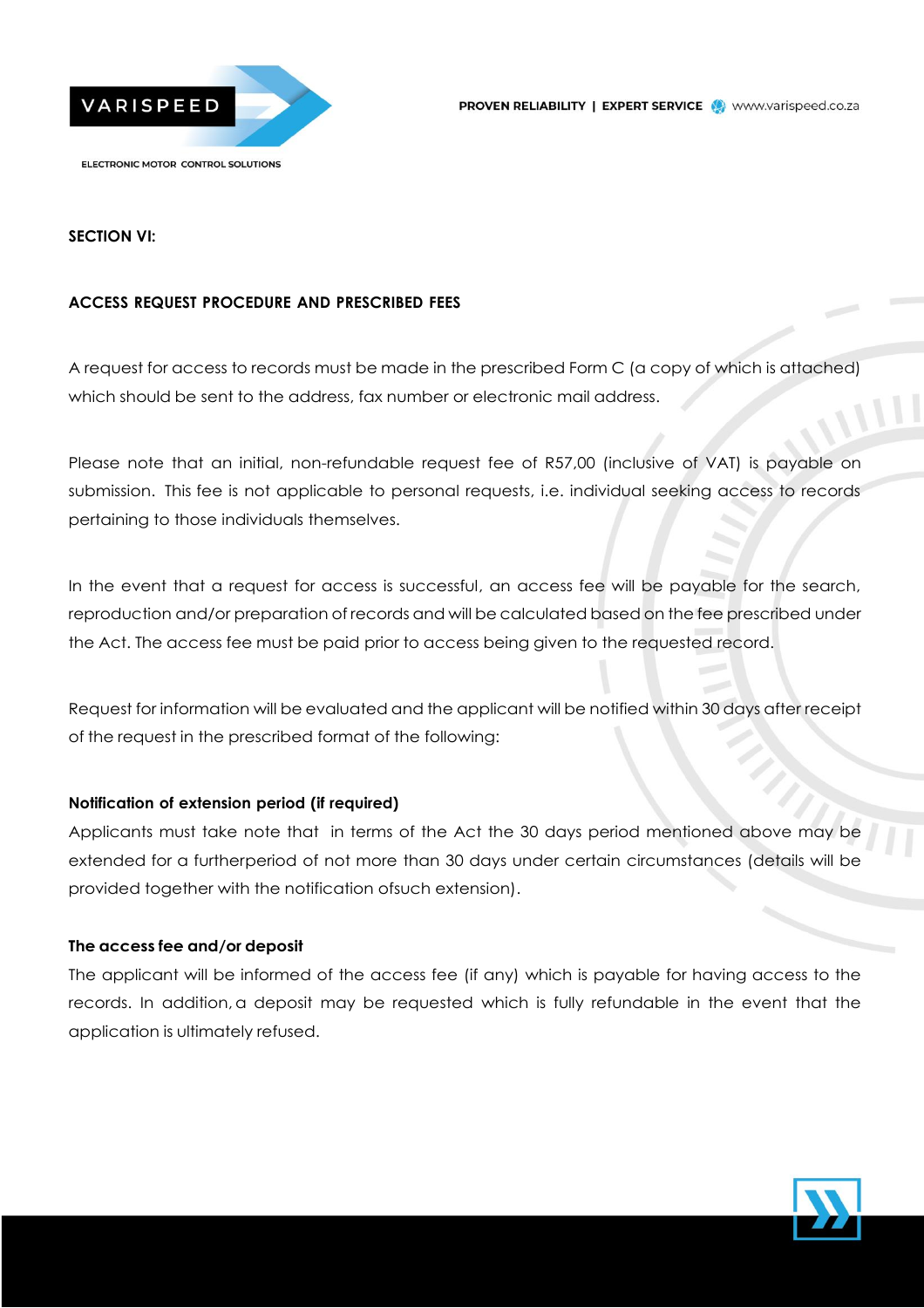



#### **Decision on request**

The applicant will be informed whether or not the application for access has been denied, or granted. In the event that it is granted, the information referred to above pertaining to the access fee, any deposit payable and any other relevant matters will be advised. In the event that the applicant is refused the applicant will be given adequate reasons for the refusal and will be informed that the applicant may lodge an application with a Court against the refusal of the application, as well as the procedure (including the period) for lodging such application.

#### **Grounds for refusal**

The company may legitimately refuse to grant access to a requested record that falls within a certain category. Grounds on which the company may refuse include:

- Protecting personal information that the company holds about a third person (who is a natural person), including a deceased person, from unreasonable disclosure;
- Protecting commercial information that the company holds about a third party or the company (for example trade secrets,financial, commercial, scientific or technical information that may harm the commercial or financial interests of the company or the third party);
- If disclosure of the record would result in a breach of a duty of confidence owed to a third party in terms of an agreement;
- If disclosure of the record would endanger the life or physical safety of an individual;
- If disclosure of the record would prejudice or impair the security of property or means of transport;
- If disclosure of the record would prejudice or impair the protection of a person in accordance with a witness protection scheme;
- If disclosure of the record would prejudice or impair the protection of the safety of the public;
- The record is privileged from production in legal proceedings, unless the legal privilege has been waived;
- Disclosure of the record (containing trade secrets, financial, commercial, scientific, or technical information) would harm the commercial or financial interests of the company;
- Disclosure of the record would put the company at a disadvantage in contractual or other negotiations or prejudice it in commercial competition;
- The record is a computer program; and
- The record contains information about research being carried out or about to be carried out on behalf of a third partyof the company.

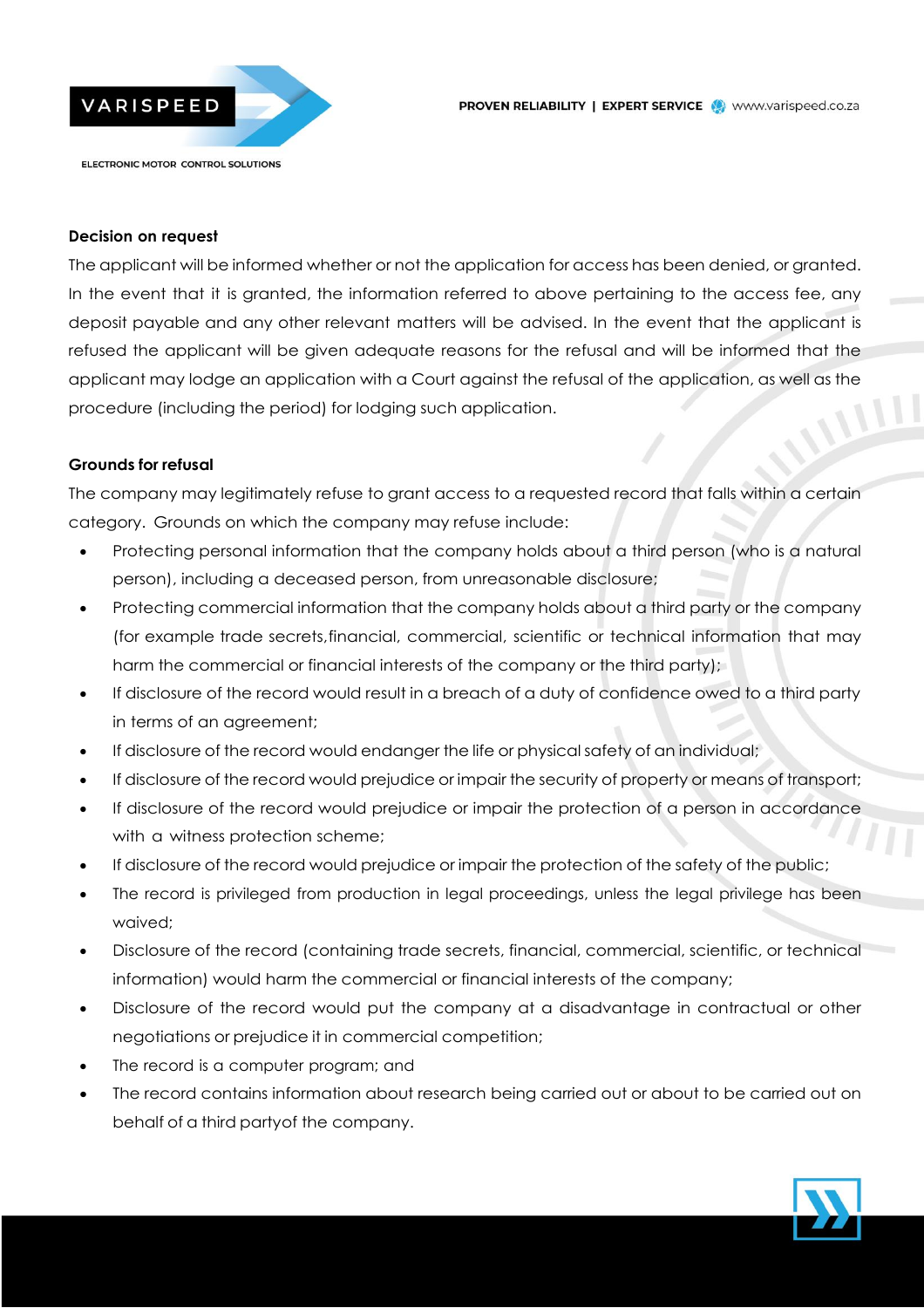

## **Records that cannot be found or do not exist**

If the company has searched for a record and it is believed that the record either does not exist or cannot be found, the requestor will be notified by way of an affidavit or affirmation. This will include the steps that were taken to try to locatethe record.

## **Third party information**

If access is requested to a record that contains information about a third party, the company is obliged to attempt to contact this third party to inform them of the request. This enables the third party the opportunity of responding by either consenting to the access or by providing reasons why the access should be denied.

In the event of the third-party furnishing reasons for the support or denial of access, our designated contact person willconsider these reasons in determining whether access should be granted, or not.



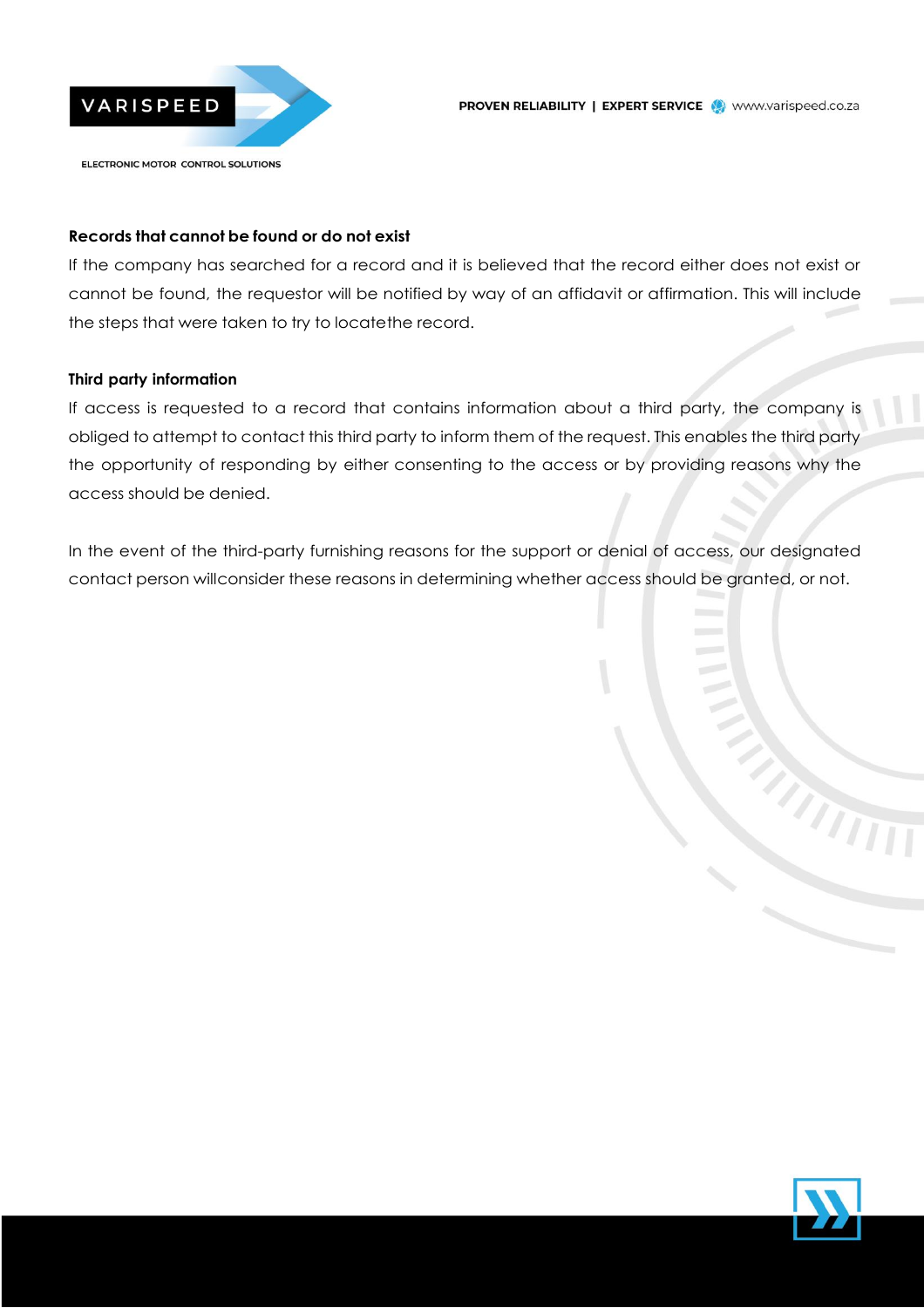

### **FORM C**

### **REQUEST FOR ACCESS TO RECORD OF PRIVATE BODY**

Section 53(1) of the Promotion of Access to Information Act, 2000(Act No.2 of 2000)). [Regulation 10]

\_\_\_\_\_\_\_\_\_\_\_\_\_\_\_\_\_\_\_\_\_\_\_\_\_\_\_\_\_\_\_\_\_\_\_\_\_\_\_\_\_\_\_\_\_\_\_\_\_\_\_\_\_\_\_\_\_\_\_\_\_\_\_\_\_\_\_\_\_\_\_\_\_\_\_\_\_\_\_\_\_\_\_\_\_\_\_\_\_\_\_\_\_\_\_\_\_\_\_\_\_\_ \_\_\_\_\_\_\_\_\_\_\_\_\_\_\_\_\_\_\_\_\_\_\_\_\_\_\_\_\_\_\_\_\_\_\_\_\_\_\_\_\_\_\_\_\_\_\_\_\_\_\_\_\_\_\_\_\_\_\_\_\_\_\_\_\_\_\_\_\_\_\_\_\_\_\_\_\_\_\_\_\_\_\_\_\_\_\_\_\_\_\_\_\_\_\_\_\_\_\_\_\_\_ \_\_\_\_\_\_\_\_\_\_\_\_\_\_\_\_\_\_\_\_\_\_\_\_\_\_\_\_\_\_\_\_\_\_\_\_\_\_\_\_\_\_\_\_\_\_\_\_\_\_\_\_\_\_\_\_\_\_\_\_\_\_\_\_\_\_\_\_\_\_\_\_\_\_\_\_\_\_\_\_\_\_\_\_\_\_\_\_\_\_\_\_\_\_\_\_\_\_\_\_\_\_

### **A. PARTICULARS OF PRIVATE BODY**

The Head:

### **B. PARTICULARS OF PERSON REQUESTING ACCESS TO THE RECORD**

*(a) The particulars of the person who requests access to the record must be given below.*

*(b) The address and/or fax number in the Republic to which the information is to be sent must be given.*

*(c) Proof of the capacity in which the request is made, if applicable, must be attached.*

| Capacity in which request is made, when made on behalf of another person: |  |
|---------------------------------------------------------------------------|--|
|                                                                           |  |

### **C. PARTICULARS OF PERSON ON WHOSE BEHALF REQUEST IS MADE**

*This section must be completed ONLY if a request for information is made on behalf of another person.*

Full names and surname: \_\_\_\_\_\_\_\_\_\_\_\_\_\_\_\_\_\_\_\_\_\_\_\_\_\_\_\_\_\_\_\_\_\_\_\_\_\_\_\_\_\_\_\_\_\_\_\_\_\_\_\_\_\_\_\_\_\_\_\_\_\_\_\_\_\_\_\_\_\_\_\_\_\_\_\_\_ Identity number: \_\_\_\_\_\_\_\_\_\_\_\_\_\_\_\_\_\_\_\_\_\_\_\_\_\_\_\_\_\_\_\_\_\_\_\_\_\_\_\_\_\_\_\_\_\_\_\_\_\_\_\_\_\_\_\_\_\_\_\_\_\_\_\_\_\_\_\_\_\_\_\_\_\_\_\_\_\_\_\_\_\_\_\_\_

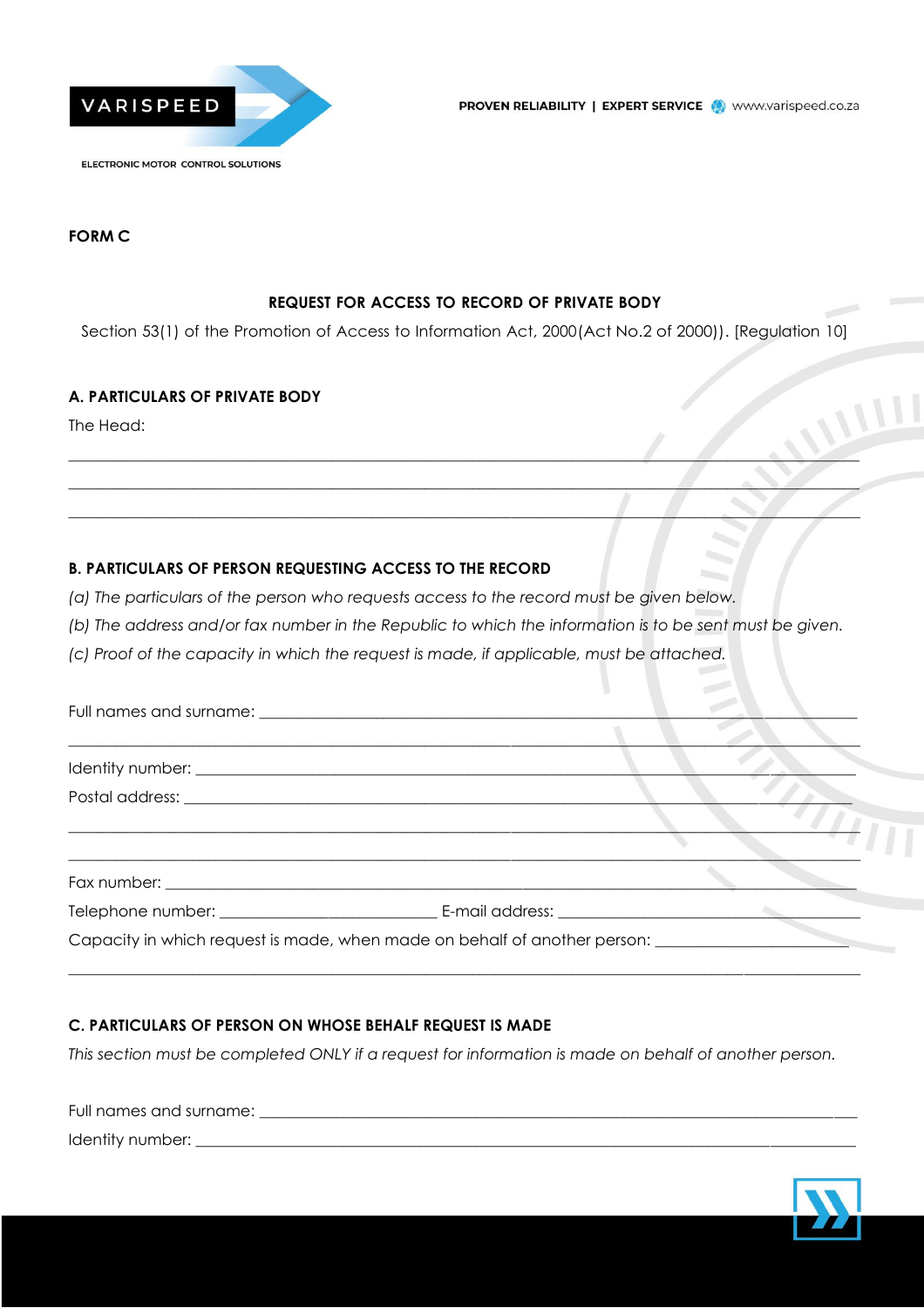

### **D. PARTICULARS OF RECORD**

*(a) Provide full particulars of the record to which access is requested, including the reference number if that is known to you, to enable the record to be located. (b) If the provided space is inadequate, please continue on a separate folio and attach it to this form. The requester must sign all the additional folios.*

1. Description of record or relevant part of the record: \_\_\_\_\_\_\_\_\_\_\_\_\_\_\_\_\_\_\_\_\_\_\_

\_\_\_\_\_\_\_\_\_\_\_\_\_\_\_\_\_\_\_\_\_\_\_\_\_\_\_\_\_\_\_\_\_\_\_\_\_\_\_\_\_\_\_\_\_\_\_\_\_\_\_\_\_\_\_\_\_\_\_\_\_\_\_\_\_\_\_\_\_\_\_\_\_\_\_\_\_\_\_\_\_\_\_\_\_\_\_\_\_\_\_\_\_\_\_\_\_\_\_\_\_\_ \_\_\_\_\_\_\_\_\_\_\_\_\_\_\_\_\_\_\_\_\_\_\_\_\_\_\_\_\_\_\_\_\_\_\_\_\_\_\_\_\_\_\_\_\_\_\_\_\_\_\_\_\_\_\_\_\_\_\_\_\_\_\_\_\_\_\_\_\_\_\_\_\_\_\_\_\_\_\_\_\_\_\_\_\_\_\_\_\_\_\_\_\_\_\_\_\_\_\_\_\_\_ 2. Reference number, if available:  $\Box$ \_\_\_\_\_\_\_\_\_\_\_\_\_\_\_\_\_\_\_\_\_\_\_\_\_\_\_\_\_\_\_\_\_\_\_\_\_\_\_\_\_\_\_\_\_\_\_\_\_\_\_\_\_\_\_\_\_\_\_\_\_\_\_\_\_\_\_\_\_\_\_\_\_\_\_\_\_\_\_\_\_\_\_\_\_\_\_\_\_\_\_\_\_\_\_\_\_\_\_\_\_\_ 3. Any further particulars of record: \_\_\_\_\_\_\_\_\_\_\_\_\_\_\_\_\_\_\_\_\_\_\_\_\_\_\_\_\_\_\_\_\_\_\_\_\_\_\_\_\_\_\_\_\_\_\_\_\_\_\_\_\_\_\_\_\_\_\_\_\_\_\_\_\_\_\_\_ \_\_\_\_\_\_\_\_\_\_\_\_\_\_\_\_\_\_\_\_\_\_\_\_\_\_\_\_\_\_\_\_\_\_\_\_\_\_\_\_\_\_\_\_\_\_\_\_\_\_\_\_\_\_\_\_\_\_\_\_\_\_\_\_\_\_\_\_\_\_\_\_\_\_\_\_\_\_\_\_\_\_\_\_\_\_\_\_\_\_\_\_\_\_\_\_\_\_\_\_\_\_ \_\_\_\_\_\_\_\_\_\_\_\_\_\_\_\_\_\_\_\_\_\_\_\_\_\_\_\_\_\_\_\_\_\_\_\_\_\_\_\_\_\_\_\_\_\_\_\_\_\_\_\_\_\_\_\_\_\_\_\_\_\_\_\_\_\_\_\_\_\_\_\_\_\_\_\_\_\_\_\_\_\_\_\_\_\_\_\_\_\_\_\_\_\_\_\_\_\_\_\_\_\_  $\blacksquare$ 

\_\_\_\_\_\_\_\_\_\_\_\_\_\_\_\_\_\_\_\_\_\_\_\_\_\_\_\_\_\_\_\_\_\_\_\_\_\_\_\_\_\_\_\_\_\_\_\_\_\_\_\_\_\_\_\_\_\_\_\_\_\_\_\_\_\_\_\_\_\_\_\_\_\_\_\_\_\_\_\_\_\_\_\_\_\_\_\_\_\_\_\_\_\_\_\_\_\_\_\_\_\_

### **E. FEES:**

*(a) A request for access to a record, other than a record containing personal information about*

*yourself, will be processed only after a request fee has been paid.*

*(b) You will be notified of the amount required to be paid as the request fee.*

*(c) The fee payable for access to a record depends on the form in which access is required and the*

 $\_$  , and the set of the set of the set of the set of the set of the set of the set of the set of the set of the set of the set of the set of the set of the set of the set of the set of the set of the set of the set of th  $\_$  , and the set of the set of the set of the set of the set of the set of the set of the set of the set of the set of the set of the set of the set of the set of the set of the set of the set of the set of the set of th

*reasonable time required to search for and prepare a record.*

*(d) If you qualify for exemption of the payment of any fee, please state the reason therefore.*

Reason for exemption of payment for the fee:

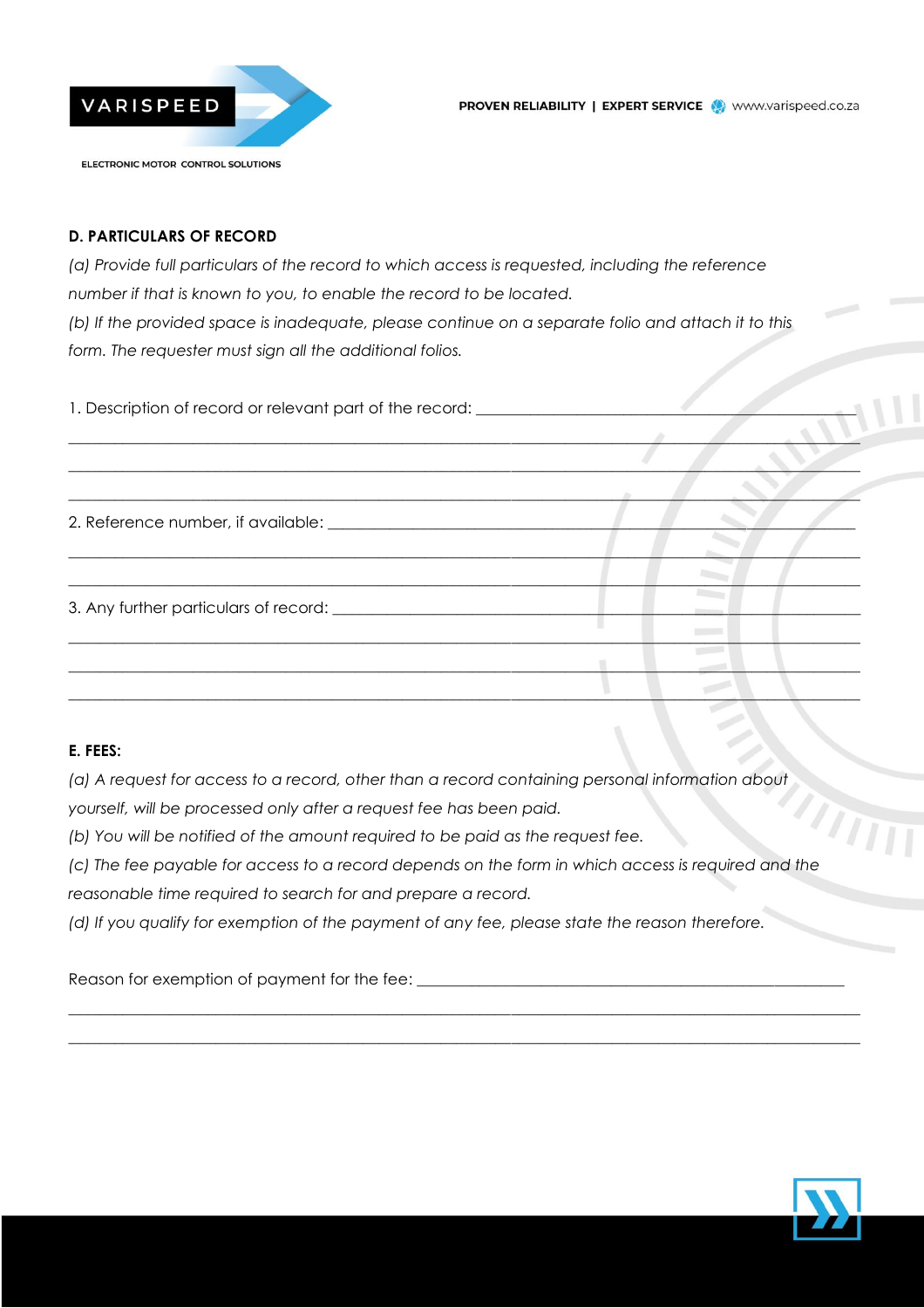

### **F. FORM OF ACCESS TO THE RECORD:**

*If you are prevented by a disability to read, view or listen to the record in the form of access provided for in 1 to 4 hereunder, state your disability and indicate in which form the record is required.*

\_\_\_\_\_\_\_\_\_\_\_\_\_\_\_\_\_\_\_\_\_\_\_\_\_\_\_\_\_\_\_\_\_\_\_\_\_\_\_\_\_\_\_\_\_\_\_\_\_\_\_\_\_\_\_\_\_\_\_\_\_\_\_\_\_\_\_\_\_\_\_\_\_\_\_\_\_\_\_\_\_\_\_\_\_\_\_\_\_\_\_\_\_\_\_\_\_\_\_\_\_\_ \_\_\_\_\_\_\_\_\_\_\_\_\_\_\_\_\_\_\_\_\_\_\_\_\_\_\_\_\_\_\_\_\_\_\_\_\_\_\_\_\_\_\_\_\_\_\_\_\_\_\_\_\_\_\_\_\_\_\_\_\_\_\_\_\_\_\_\_\_\_\_\_\_\_\_\_\_\_\_\_\_\_\_\_\_\_\_\_\_\_\_\_\_\_\_\_\_\_\_\_\_\_ \_\_\_\_\_\_\_\_\_\_\_\_\_\_\_\_\_\_\_\_\_\_\_\_\_\_\_\_\_\_\_\_\_\_\_\_\_\_\_\_\_\_\_\_\_\_\_\_\_\_\_\_\_\_\_\_\_\_\_\_\_\_\_\_\_\_\_\_\_\_\_\_\_\_\_\_\_\_\_\_\_\_\_\_\_\_\_\_\_\_\_\_\_\_\_\_\_\_\_\_\_\_

Disability\_\_\_\_\_\_\_\_\_\_\_\_\_\_\_\_\_\_\_\_ \_\_\_\_\_\_\_\_\_\_Form in which record is required\_\_\_\_\_\_\_\_\_\_\_\_\_\_\_\_\_\_\_\_\_\_\_\_\_\_\_\_\_\_\_\_\_

### **NOTES (Mark the appropriate box with an "X")**

*(a) Compliance with your request in the specified form may depend on the form in which the record is available.*

*(b) Access in the form requested may be refused in certain circumstances. In such a case you will be*

*informed if access will be granted in another form.*

*(c) The fee payable for access to the record, if any, will be determined partly by the form in which access is requested.*

#### 1. If the record is in written or printed form:

| copy of record* | inspection of record |  |
|-----------------|----------------------|--|
|                 |                      |  |

2. If the record consists of visual images: (this includes photographs, slides, video recordings,

computer-generated images, sketches, etc.)

| view the images |  | the images*<br>CODV<br>OT |  | "transcription of the images |  |
|-----------------|--|---------------------------|--|------------------------------|--|
|-----------------|--|---------------------------|--|------------------------------|--|

#### 3. If the record consists of recorded words or information which can be reproduced in sound:

| listen to the soundtrack (CD) |  | Transcription of soundtrack* (written or printed |  |
|-------------------------------|--|--------------------------------------------------|--|
|                               |  | document)                                        |  |

#### 4. If the record is held on computer or in an electronic or machine-readable form:

| printed copy of record* | printed copy of          |  | copy in computer readable form |  |
|-------------------------|--------------------------|--|--------------------------------|--|
|                         | information derived from |  | (e.g. USB device)              |  |
|                         | the record*              |  |                                |  |



 $\eta_{\rm H}$